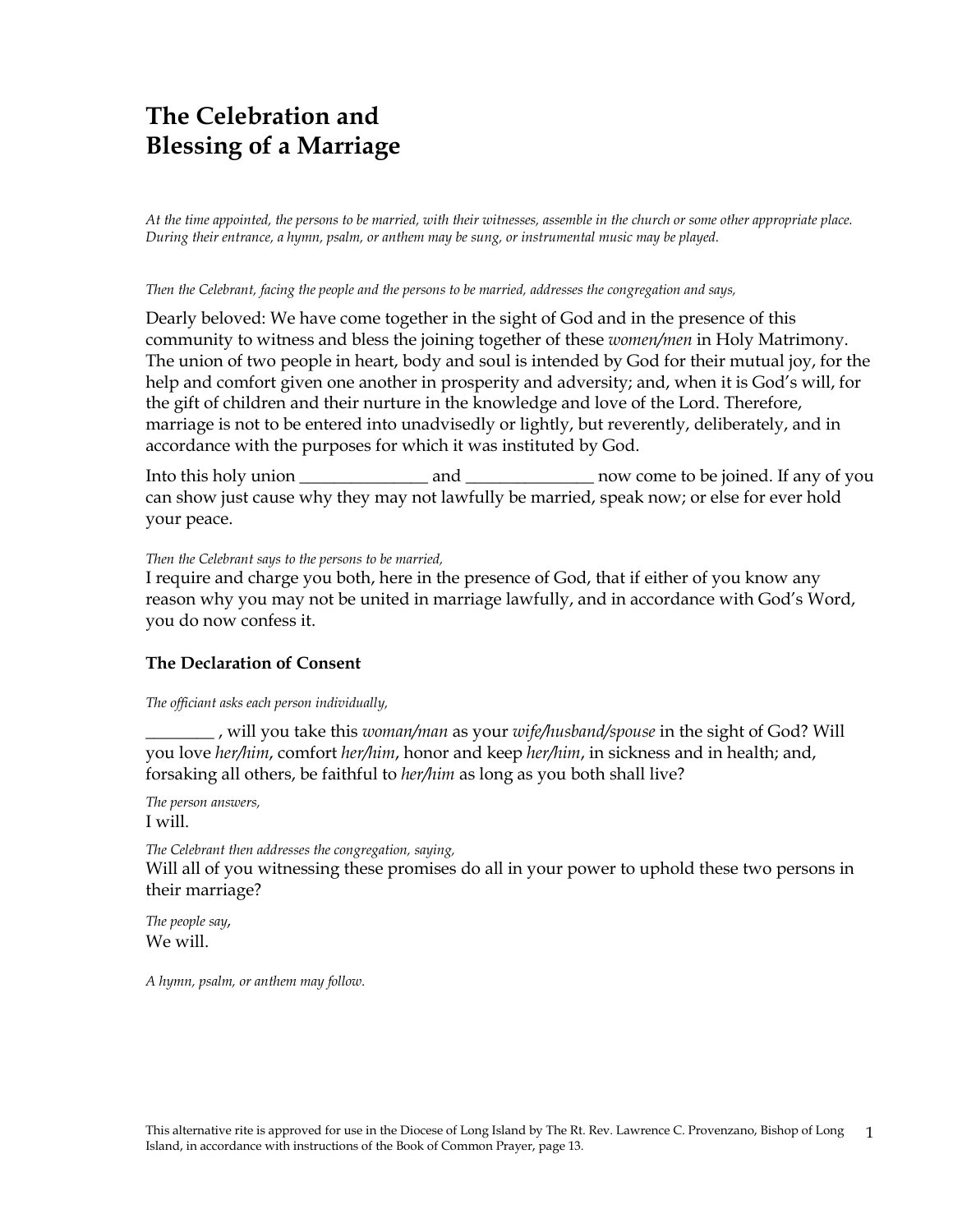# **The Ministry of the Word**

*The Celebrant then says to the people*

 The Lord be with you. *People* And also with you.

Let us pray.

O gracious and everliving God, you have created us in your image to live as your children: Look mercifully upon these persons who come to you seeking your blessing, and assist them with your grace, that with true fidelity and steadfast love they may honor and keep the promises and vows they make; through Jesus Christ our Savior, who lives and reigns with you in the unity of the Holy Spirit, one God, for ever and ever. *Amen.*

*Then one or more of the following passages from Holy Scripture is read. If there is to be a Communion, a passage from the Gospel always concludes the Readings.*

Ecclesiastes 4:9-12 (Two are better than one) Song of Solomon 2:10-13, 8:6-7 (Many waters cannot quench love) Wisdom 7:22b-30 (Divine essence of wisdom) Ecclesiasticus (Sirach) 17:1-13 (God's wisdom in creation)

Romans 12:9-13 (Let love be genuine) I Corinthians 13:1-13 (Love is patient and kind) Ephesians 3:14-19 (The Father from whom ever family is named) Philippians 2:1-5 (Let the same mind by in you that was in Christ Jesus) Colossians 3:12-17 (Love which binds everything together in harmony) I John 3:18-24 (Let us love in truth and action) I John 4:7-16 (Let us love one another for love is of God)

*Between the Readings, a Psalm, hymn, or anthem may be sing or said. Appropriate Psalms are* 8, 65, 67, 85:7-13, 127, 133, 148, 149

*The Deacon or Minister appointed says,*

The Holy Gospel of our Lord Jesus Christ according to *People* Glory to you, Lord Christ.

Matthew 5:1-10 (The Beatitudes) Matthew 5:13-16 (You are the light...Let your light so shine) Matthew 7:21,24-29 (Like a wise man who built his house upon the rock) Mark 12:28-34 (Love your neighbor) John 15:9-12 (Love one another as I have loved you) John 17:1, 18-26 (That they may be one as we are one)

*After the Gospel, the Reader says*

The Gospel of the Lord.

*People* Praise to you, Lord Christ.

*A homily or other response to the Readings may follow.*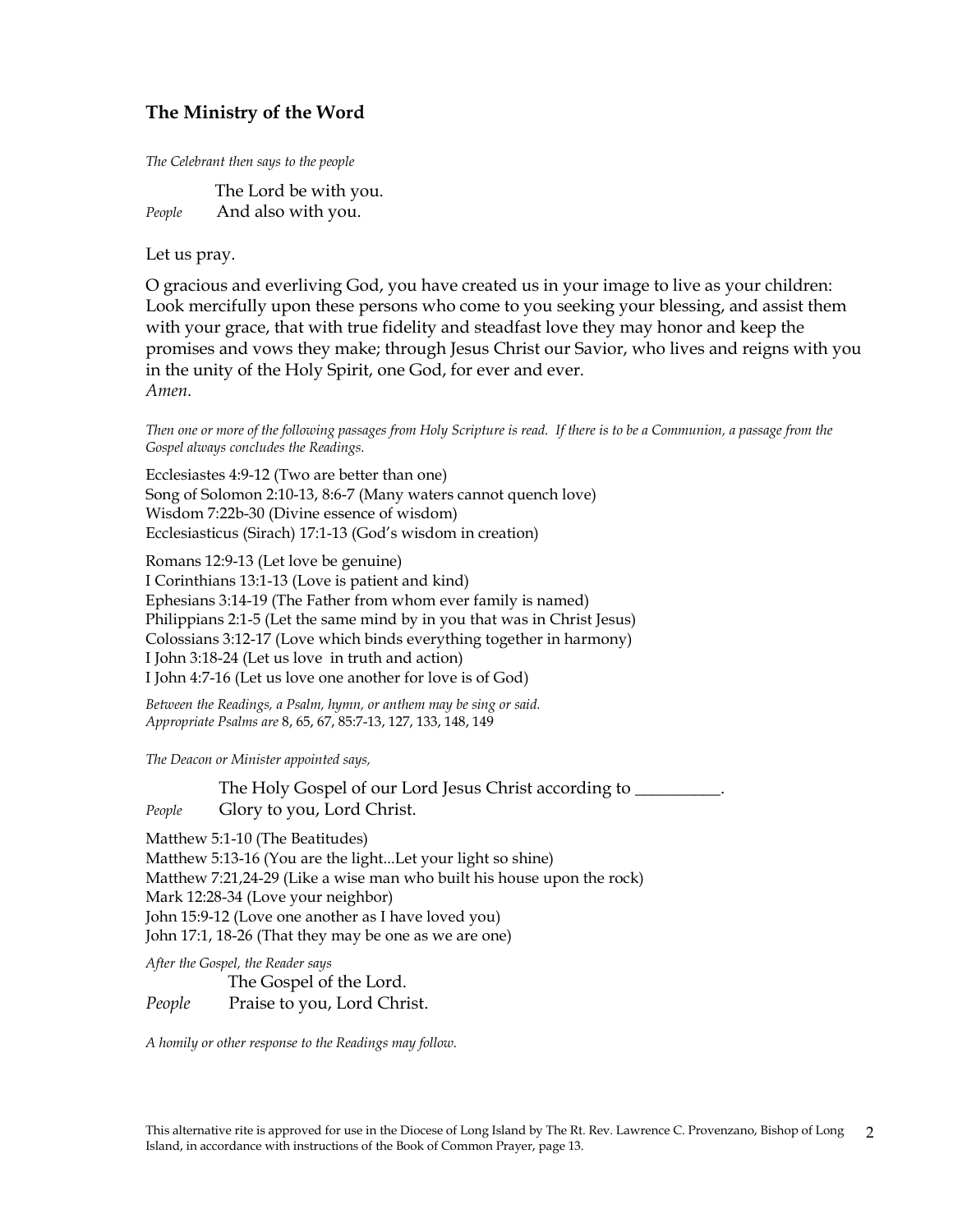# **The Marriage**

*The couple faces each other. Individually, each one takes the other's right hand and says,*

In the Name of God, I, \_\_\_\_, take you, \_\_\_\_\_\_\_, to be my *wife/husband/spouse*, to have and to hold from this day forward, for better for worse, for richer for poorer, in sickness and in health, to love and to cherish, until we are parted by death. This is my solemn vow.

*They loose their hands. The Priest may ask God's blessing on the rings as follows,*

Bless, O Lord, these rings to be a sign of the vows by which these persons have bound themselves to each other; through Jesus Christ our Lord. Amen.

*The giver places the ring on the ring-finger of the other's hand and says*

*N.*, I give you this ring as a symbol of my vow, and with all that I am, and all that I have, I honor you, in the Name of the Father, and of the Son, and of the Holy Spirit (*or* in the Name of God).

*Then the Celebrant joins the right hands of the couple and says,*

Now that *N.* and *N.* have given themselves to each other by solemn vows, with the joining of hands and the giving and receiving of rings, I pronounce that they are married in the Name of the Father, and of the Son, and of the Holy Spirit.

Those whom God has joined together let no one put asunder.

*People* Amen.

# **The Prayers**

*If Communion does not follow, the Lord's Prayer is said. If there is not to be Communion, one or more of the following prayers may be omitted.*

*The Deacon or other person appointed reads the following prayers or another appropriate form.*

Let us pray.

Eternal God, creator and preserver of all life, author of salvation, and giver of all grace: Look with favor upon the world you have made, and for which your Son gave his life, and especially upon \_\_\_\_\_ and \_\_\_\_\_ united in marriage. *Amen.*

Give them wisdom and devotion in the ordering of their common life, that each may be to the other a strength in need, a counselor in perplexity, a comfort in sorrow, and a companion in joy. *Amen.*

Grant that their wills may be so knit together in your will, and their spirits in your Spirit, that they may grow in love and peace with you and one another all the days of their life. *Amen.*

Give them grace, when they hurt each other, to recognize and acknowledge their fault, and to seek each other's forgiveness and yours. *Amen.*

Make their life together a sign of Christ's love to this sinful and broken world, that unity may overcome estrangement, forgiveness heal guilt, and joy conquer despair. *Amen.*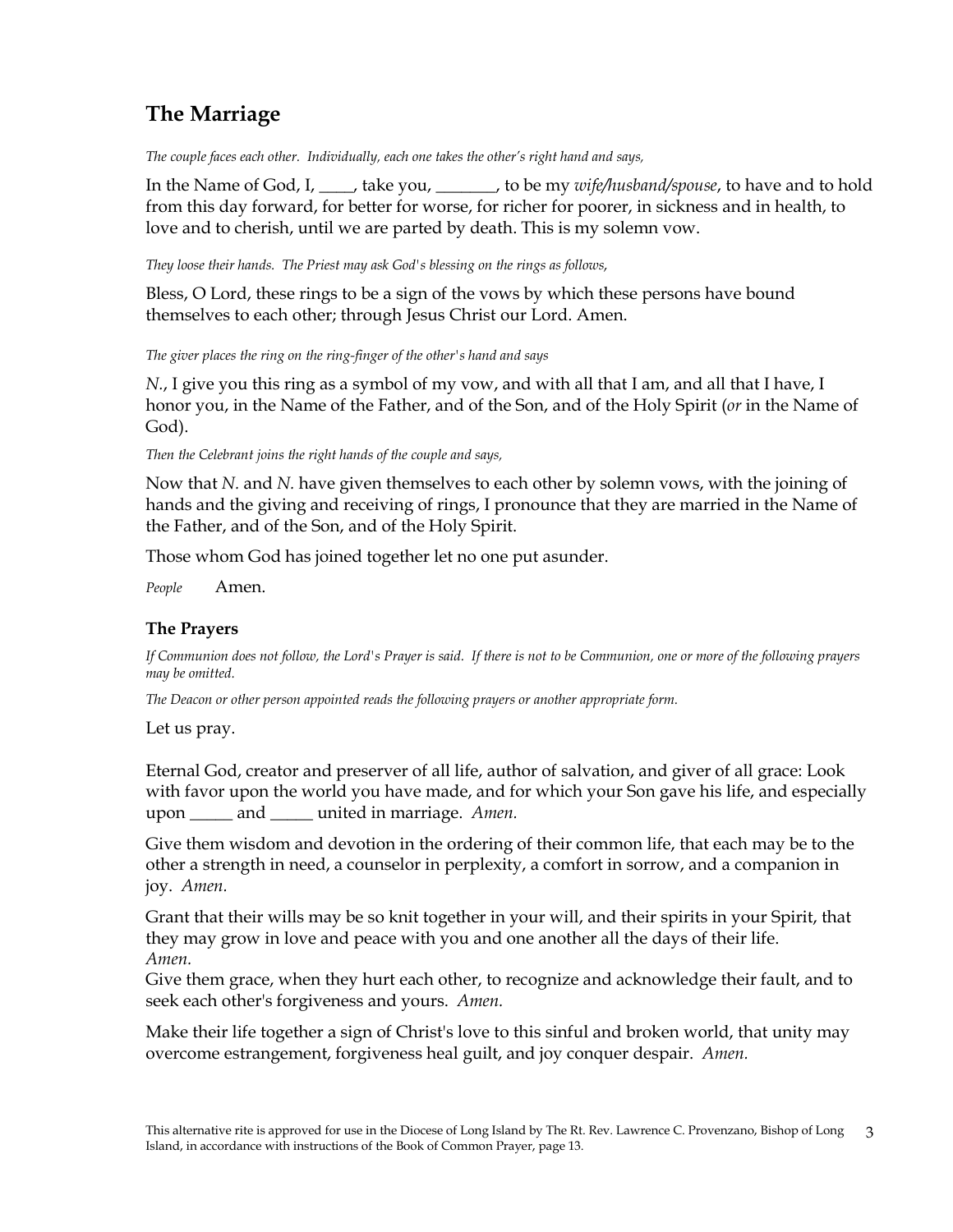Bestow on them, if it is your will, the gift and heritage of children, and the grace to bring them up to know you, to love you, and to serve you. *Amen.*

Give them such fulfillment of their mutual affection that they may reach out in love and concern for others. *Amen.* 

Grant that all married persons who have witnessed these vows may find their lives strengthened and their loyalties confirmed. *Amen.*

Grant that the bonds of our common humanity, by which all your children are united one to another, and the living to the dead, may be so transformed by your grace, that your will may be done on earth as it is in heaven; where, O Father, with your Son, and the Holy Spirit, you live and reign in perfect unity, now and for ever. *Amen.*

# **The Blessing of the Marriage**

*The people remain standing. The couple kneels, and the Priest says one of the following prayers,*

Most gracious God, we give you thanks for your tender love in sending Jesus Christ to come among us, to be born of a human mother, and to make the way of the cross to be the way of life. By the power of your Holy Spirit, pour out the abundance of your blessing upon \_\_\_\_\_\_ and

\_\_\_\_\_\_\_. Defend them from every enemy. Lead them into all peace. Let their love for each other be a seal upon their hearts, a mantle about their shoulders, and a crown upon their foreheads. Bless them in their work and in their companionship; in their sleeping and in their waking; in their joys and in their sorrows; in their life and in their death. Finally, in your mercy, bring them to that table where your saints feast for ever in your heavenly home; through Jesus Christ our Lord, who with you and the Holy Spirit lives and reigns, one God, for ever and ever. *Amen.*

### *or this*

O God, you have so consecrated the covenant of marriage that in it is represented the spiritual unity between Christ and his Church: Send therefore your blessing upon these your servants, that they may so love, honor, and cherish each other in faithfulness and patience, in wisdom and true godliness, that their home may be a haven of blessing and peace; through Jesus Christ our Lord, who lives and reigns with you and the Holy Spirit, one God, now and for ever. *Amen.*

## *The couple remains kneeling and the Priest adds this blessing,*

God the Father, God the Son, God the Holy Spirit, bless, preserve, and keep you; the Lord mercifully with his favor look upon you, and fill you with all spiritual benediction and grace; that you may faithfully live together in this life, and in the age to come have life everlasting. *Amen.*